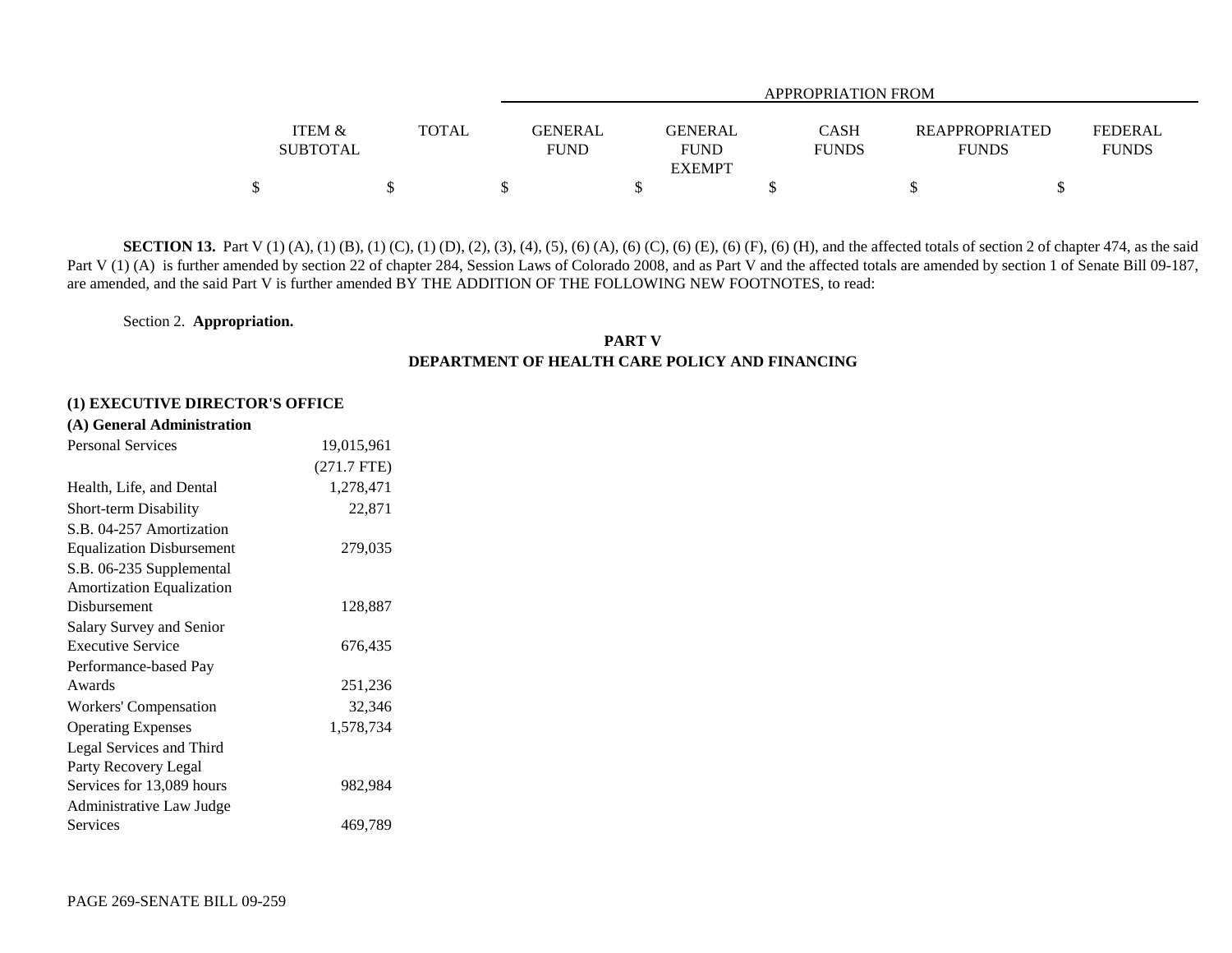|                             |                                      |              |                               |                                                | APPROPRIATION FROM   |      |                                       |                                |
|-----------------------------|--------------------------------------|--------------|-------------------------------|------------------------------------------------|----------------------|------|---------------------------------------|--------------------------------|
|                             | <b>ITEM &amp;</b><br><b>SUBTOTAL</b> | <b>TOTAL</b> | <b>GENERAL</b><br><b>FUND</b> | <b>GENERAL</b><br><b>FUND</b><br><b>EXEMPT</b> | CASH<br><b>FUNDS</b> |      | <b>REAPPROPRIATED</b><br><b>FUNDS</b> | <b>FEDERAL</b><br><b>FUNDS</b> |
|                             | \$<br>\$                             |              | \$                            | \$                                             | \$                   | $\$$ | \$                                    |                                |
|                             |                                      |              |                               |                                                |                      |      |                                       |                                |
| Purchase of Services from   |                                      |              |                               |                                                |                      |      |                                       |                                |
| <b>Computer Center</b>      | 135,103                              |              |                               |                                                |                      |      |                                       |                                |
| Management and              |                                      |              |                               |                                                |                      |      |                                       |                                |
| Administration of OIT       | 459,984                              |              |                               |                                                |                      |      |                                       |                                |
| Payment to Risk             |                                      |              |                               |                                                |                      |      |                                       |                                |
| Management and Property     |                                      |              |                               |                                                |                      |      |                                       |                                |
| Funds                       | 71,989                               |              |                               |                                                |                      |      |                                       |                                |
| Leased Space                | 394,236                              |              |                               |                                                |                      |      |                                       |                                |
| Capitol Complex Leased      |                                      |              |                               |                                                |                      |      |                                       |                                |
| Space                       | 395,208                              |              |                               |                                                |                      |      |                                       |                                |
| <b>General Professional</b> |                                      |              |                               |                                                |                      |      |                                       |                                |
| Services and Special        |                                      |              |                               |                                                |                      |      |                                       |                                |
| Projects <sup>8</sup>       | 1,644,686                            |              |                               |                                                |                      |      |                                       |                                |
|                             | 27,817,955                           |              | 11,973,510(M)                 |                                                | 895,861 <sup>a</sup> |      | $1,674,195^b$                         | 13,274,389                     |
|                             |                                      |              | $11,973,510^{\circ}$          |                                                |                      |      |                                       |                                |

<sup>a</sup> Of this amount, \$254,463 shall be from the Children's Basic Health Plan Trust Fund created in Section 25.5-8-105 (1), C.R.S.; \$229,457 shall be from the Colorado Cares Rx Program Cash Fund created in Section 25.5-2.5-105 (1), C.R.S.; \$158,956 shall be from the Health Care Expansion Fund created in Section 24-22-117 (2) (a) (I), C.R.S.; \$80,745 shall be from estate recoveries; \$55,343 shall be from the Primary Care Fund created in Section 24-22-117 (2) (b) (I), C.R.S.; \$33,679 shall be from the Autism Treatment Fund created in Section 25.5-6-805, C.R.S.; \$31,509 shall be from the Short-term Innovative Health Program Grant Fund created in Section 25-36-101 (1), C.R.S.; \$28,972 shall be from the Coordinated Care for People with Disabilities Fund created in Section 25.5-6-111 (4), C.R.S.; and \$22,737 shall be from the Comprehensive Primary and Preventive Care Fund created in Section 25.5-3-207 (1), C.R.S.

<sup>b</sup> Of this amount, \$1,670,858 shall be a transfer from the Department of Human Services, and \$3,337 shall from Old Age Pension Fund moneys appropriated to the Department of Human Services, pursuant to Article 24 of the State Constitution.

 $c$  Of this amount, \$11,723,510 is subject to the  $(M)$  headnote.

#### **(B) Transfers to Other Departments**

Transfer to Department of Public Health andEnvironment Facility for Survey and Certification  $4,923,759$   $1,356,814(M)$   $3,566,945$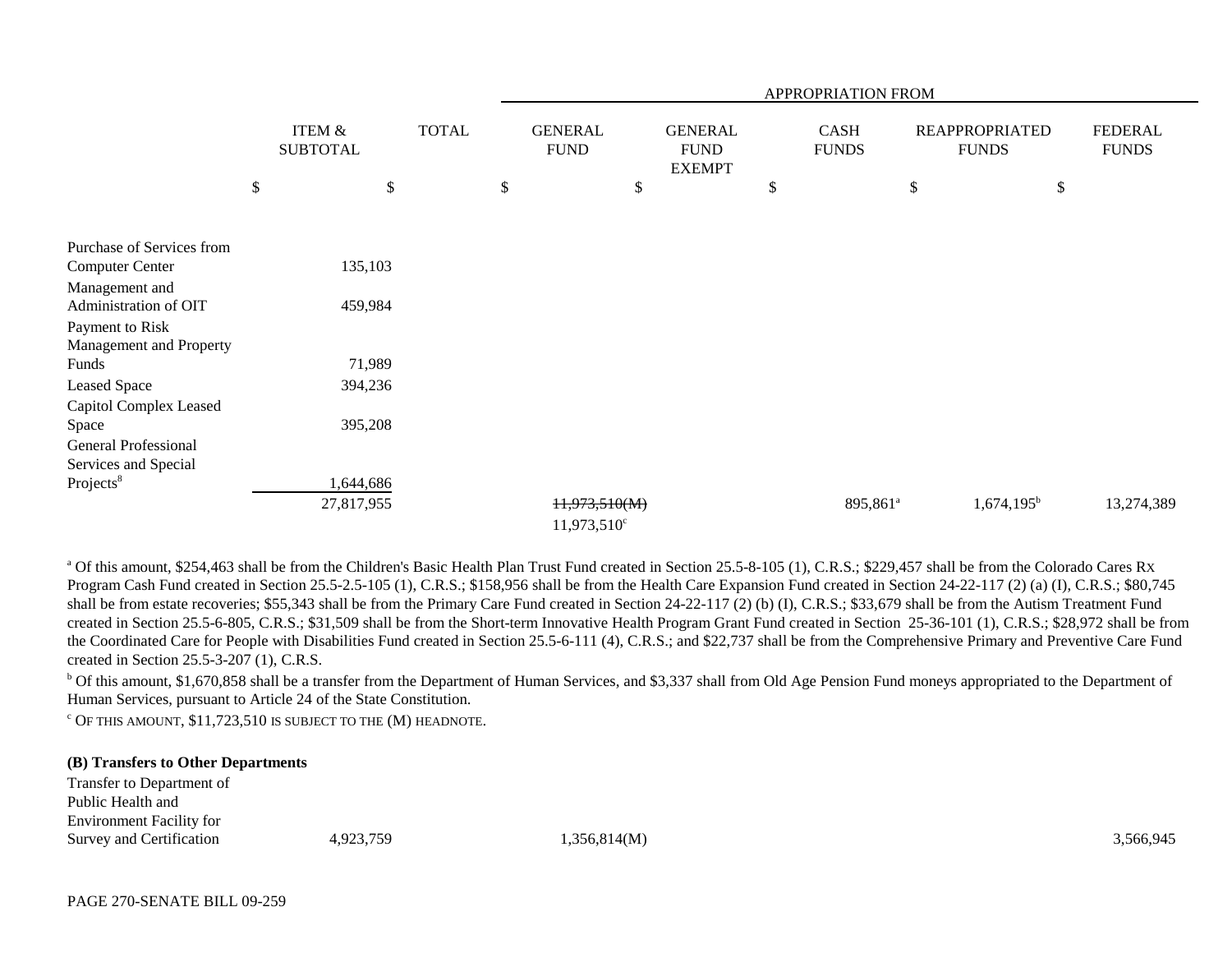|                                                                                                                                             |                                      |              |                               |                                                |               | APPROPRIATION FROM          |                                       |                                |
|---------------------------------------------------------------------------------------------------------------------------------------------|--------------------------------------|--------------|-------------------------------|------------------------------------------------|---------------|-----------------------------|---------------------------------------|--------------------------------|
|                                                                                                                                             | <b>ITEM &amp;</b><br><b>SUBTOTAL</b> | <b>TOTAL</b> | <b>GENERAL</b><br><b>FUND</b> | <b>GENERAL</b><br><b>FUND</b><br><b>EXEMPT</b> |               | <b>CASH</b><br><b>FUNDS</b> | <b>REAPPROPRIATED</b><br><b>FUNDS</b> | <b>FEDERAL</b><br><b>FUNDS</b> |
|                                                                                                                                             | \$<br>\$                             |              | \$<br>\$                      |                                                | $\mathcal{S}$ |                             | \$<br>$\boldsymbol{\mathsf{S}}$       |                                |
| Transfer to Department of<br>Regulatory Agencies for<br>Nurse Aide Certification<br><b>TRANSFER TO DEPARTMENT</b><br>OF REGULATORY AGENCIES | 325,343                              |              | 148,020(M)                    |                                                |               |                             | $14,652^{\circ}$                      | 162,671                        |
| <b>FOR REVIEW</b><br>Transfer to Department of<br><b>Education for Public School</b>                                                        | 9,000                                |              | 3,000(M)                      |                                                |               |                             |                                       | 6,000                          |
| <b>Health Services</b><br>Administration                                                                                                    | 407,747<br>5,656,849<br>5,665,849    |              |                               |                                                |               |                             |                                       | 407,747                        |

<sup>a</sup> This amount shall be transferred from the Department of Regulatory Agencies.

# **(C) Information Technology Contracts and Projects**

| 23,611,692 | 5,424,454(M) | 1,817,517 <sup>a</sup> | $100,328^{\rm b}$ | 16,269,393 |
|------------|--------------|------------------------|-------------------|------------|
|            |              |                        |                   |            |
| 1,000,000  | 100,000(M)   |                        |                   | 900,000    |
| 778,403    | 127,764(M)   |                        |                   | 650,639    |
|            |              |                        |                   |            |
|            |              |                        |                   |            |
| 1,561,000  | 746,993(M)   |                        |                   | 814,007    |
|            |              |                        |                   |            |
| 153,600    | 73,503(M)    |                        |                   | 80,097     |
| 26,326,292 |              |                        |                   |            |
| 26,104,695 |              |                        |                   |            |
|            |              |                        |                   |            |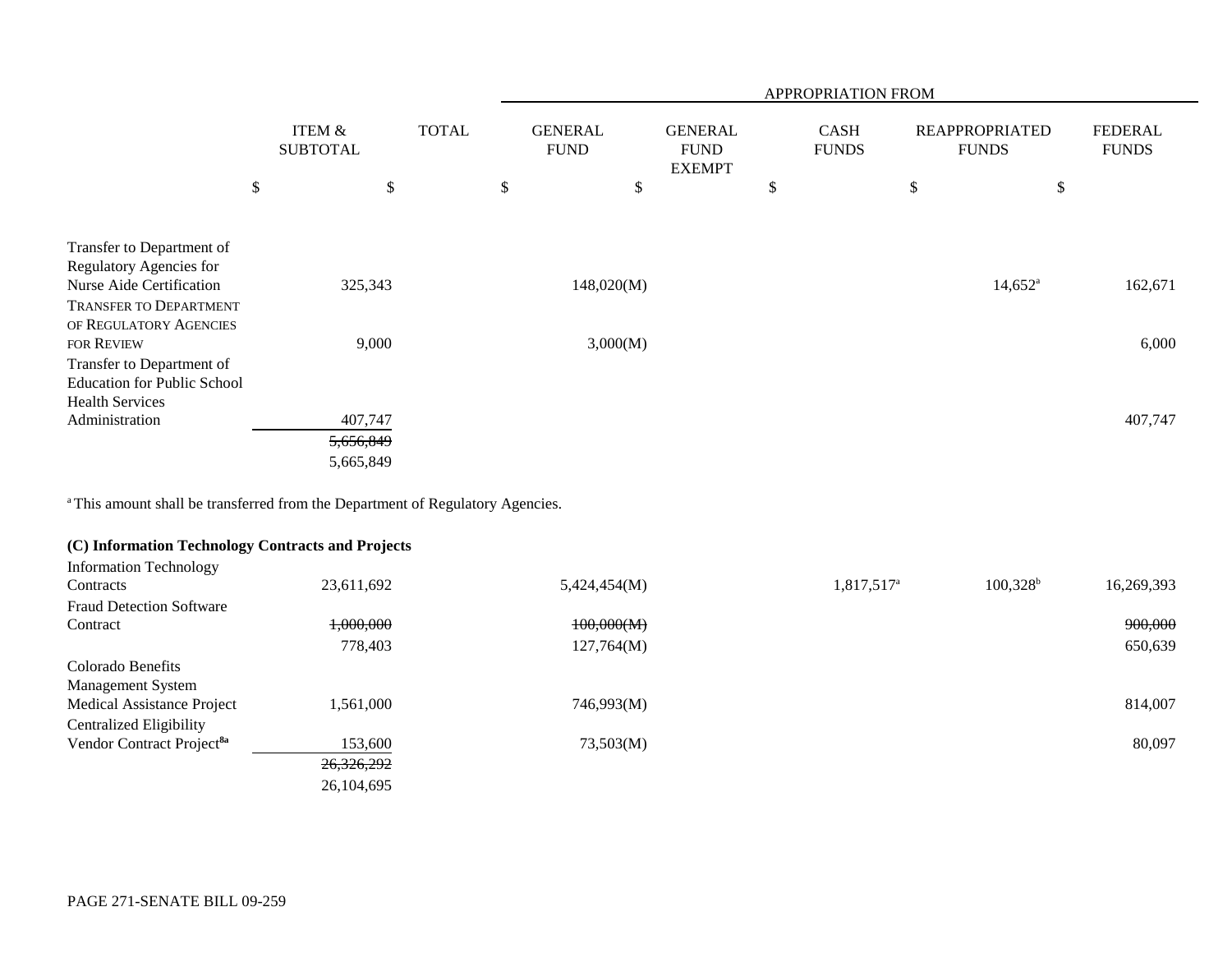|                                      |              | APPROPRIATION FROM                               |                             |                                       |                         |
|--------------------------------------|--------------|--------------------------------------------------|-----------------------------|---------------------------------------|-------------------------|
| <b>ITEM &amp;</b><br><b>SUBTOTAL</b> | <b>TOTAL</b> | GENERAL<br>GENERAL<br><b>FUND</b><br><b>FUND</b> | <b>CASH</b><br><b>FUNDS</b> | <b>REAPPROPRIATED</b><br><b>FUNDS</b> | FEDERAL<br><b>FUNDS</b> |
|                                      |              | <b>EXEMPT</b>                                    |                             |                                       |                         |
|                                      |              |                                                  |                             |                                       |                         |

<sup>a</sup> Of this amount, \$1,303,749 shall be from the Colorado Cares Rx Program Cash Fund created in Section 25.5-2.5-105 (1), C.R.S.; \$284,899 shall be from the Health Care Expansion Fund created in Section 24-22-117 (2) (a) (I); \$226,984 shall be from the Children's Basic Health Plan Trust Fund created in Section 25.5-8-105 (1), C.R.S.; and \$1,885 shall be from the Autism Treatment Fund created in Section 25.5-6-805, C.R.S.

<sup>b</sup> Of this amount, \$97,981 shall be from Old Age Pension Fund moneys appropriated to the Department of Human Services, pursuant to Article 24 of the State Constitution; and \$2,347 shall be a transfer from the Department of Public Health and Environment pursuant to Section 24-22-117 (2) (d) (II), C.R.S.

| (D) Eligibility Determinations and Client Services |              |              |                          |                 |            |
|----------------------------------------------------|--------------|--------------|--------------------------|-----------------|------------|
| <b>Medical Identification Cards</b>                | 120.000      | 48,444(M)    | $10.759^{\circ}$         | $1.593^{\rm b}$ | 59,204     |
| <b>Contracts for Special</b>                       |              |              |                          |                 |            |
| <b>Eligibility Determinations</b>                  | 2,310,994    | 888,610(M)   | $30,854^{\circ}$         |                 | 1,391,530  |
| County Administration                              | 23,803,133   | 7,248,943(M) | $4,752,981$ <sup>d</sup> |                 | 11,801,209 |
|                                                    | 27,138,981   | 8,916,867(M) |                          |                 | 13,469,133 |
| <b>Administrative Case</b>                         |              |              |                          |                 |            |
| Management                                         | 539,744      | 269,872(M)   |                          |                 | 269,872    |
| <b>Customer Outreach</b>                           | 3,790,283    | 0.861,628(M) | $33,514^{\circ}$         |                 | 1,895,141  |
|                                                    | 30, 564, 154 |              |                          |                 |            |
|                                                    | 33,900,002   |              |                          |                 |            |

<sup>a</sup> These amounts shall be from the Health Care Expansion Fund created in Section 24-22-117 (2) (a) (I), C.R.S.

<sup>b</sup> This amount shall be from Old Age Pension Fund moneys appropriated to the Department of Human Services, pursuant to Article 24 of the State Constitution.

 $\degree$  Of this amount, \$25,854 shall be from the Health Care Expansion Fund created in Section 24-22-117 (2) (a) (I), C.R.S.; and \$5,000 shall be from the Autism Treatment Fund created in Section 25.5-6-805, C.R.S.

<sup>d</sup> This amount shall be from local funds.

97,442,985 100,566,236

## **(2) MEDICAL SERVICES PREMIUMS9, 10, 11, 12, 13**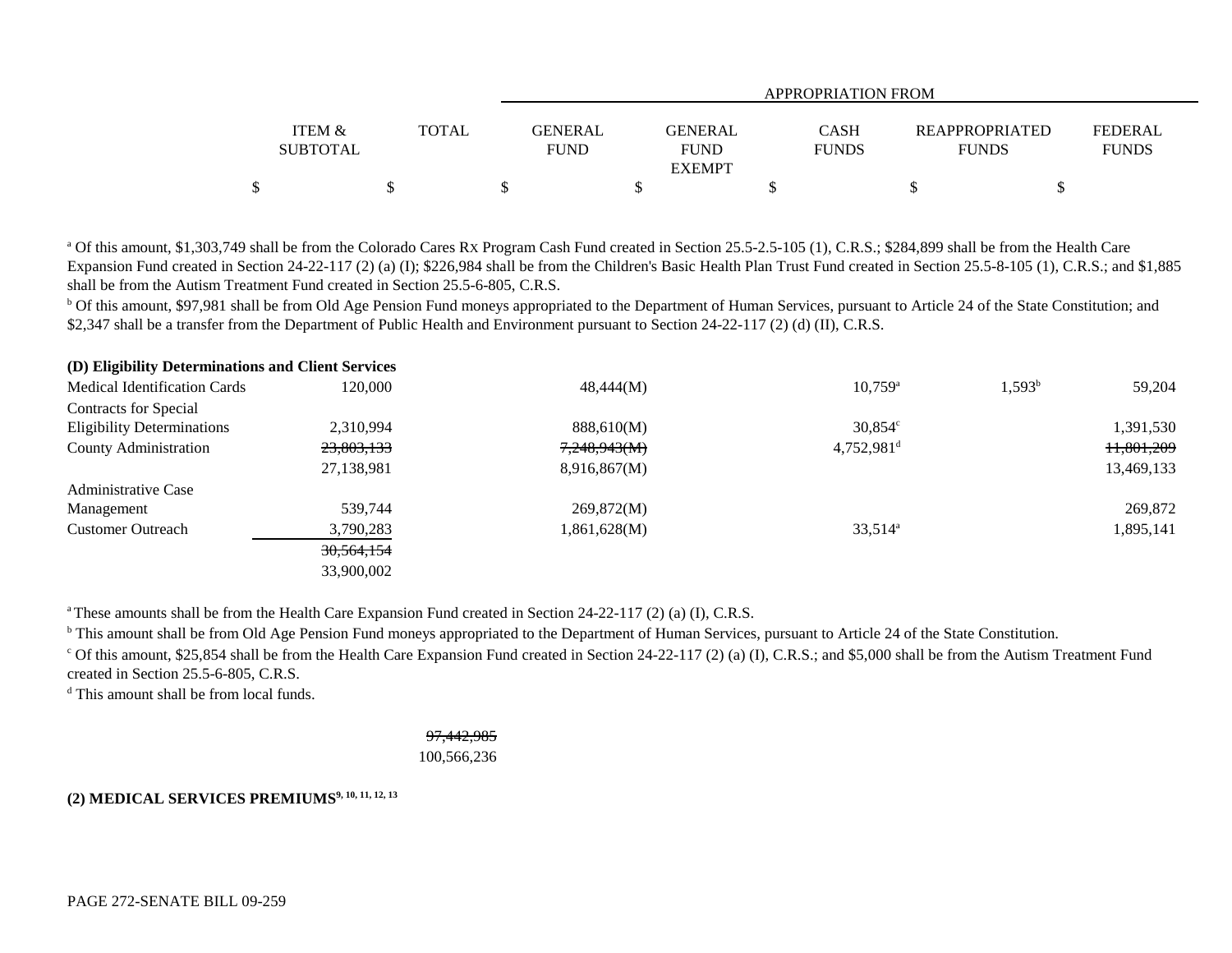|                                                                                                                                                             |                              |              | APPROPRIATION FROM |                               |    |                                                |      |                                       |      |                                       |                                |
|-------------------------------------------------------------------------------------------------------------------------------------------------------------|------------------------------|--------------|--------------------|-------------------------------|----|------------------------------------------------|------|---------------------------------------|------|---------------------------------------|--------------------------------|
|                                                                                                                                                             | ITEM $\&$<br><b>SUBTOTAL</b> | <b>TOTAL</b> |                    | <b>GENERAL</b><br><b>FUND</b> |    | <b>GENERAL</b><br><b>FUND</b><br><b>EXEMPT</b> |      | $\operatorname{CASH}$<br><b>FUNDS</b> |      | <b>REAPPROPRIATED</b><br><b>FUNDS</b> | <b>FEDERAL</b><br><b>FUNDS</b> |
| $\$$                                                                                                                                                        | $\$$                         |              | \$                 |                               | \$ |                                                | $\$$ |                                       | $\$$ | $\$$                                  |                                |
| Services for 37,483 37,578<br><b>Supplemental Security</b><br>Income Adults 65 and Older<br>$(SSI 65+)$ at an average cost                                  |                              |              |                    |                               |    |                                                |      |                                       |      |                                       |                                |
| of \$20,120.77 \$20,169.28                                                                                                                                  | 754,186,704<br>757,921,079   |              |                    |                               |    |                                                |      |                                       |      |                                       |                                |
| Services for 6,368 6,393<br>Supplemental Security<br>Income Adults 60 to 64<br>Years of Age (SSI 60 - 64) at<br>an average cost of                          |                              |              |                    |                               |    |                                                |      |                                       |      |                                       |                                |
| \$17,368.19 \$17,309.82                                                                                                                                     | 110,600,623<br>110,661,650   |              |                    |                               |    |                                                |      |                                       |      |                                       |                                |
| Services for 15,172 15,147<br>Qualified Medicare<br>Beneficiaries (QMBs) and<br>Special Low-Income<br>Medicare Beneficiaries<br>(SLIMBs) at an average cost |                              |              |                    |                               |    |                                                |      |                                       |      |                                       |                                |
| of \$1,330.45 \$1,214.19                                                                                                                                    | 20,185,656<br>18,391,369     |              |                    |                               |    |                                                |      |                                       |      |                                       |                                |
| Services for 51,263 51,298<br>Supplemental Security<br>Income Disabled Individuals<br>at an average cost of                                                 |                              |              |                    |                               |    |                                                |      |                                       |      |                                       |                                |
| \$14,120.57 \$14,071.17                                                                                                                                     | 723,862,731<br>721,822,991   |              |                    |                               |    |                                                |      |                                       |      |                                       |                                |
| Services for 48,328 48,693<br>Categorically Eligible<br>Low-income Adults at an<br>average cost of \$4,482.29                                               |                              |              |                    |                               |    |                                                |      |                                       |      |                                       |                                |
| \$4,356.34                                                                                                                                                  | 216.619.998                  |              |                    |                               |    |                                                |      |                                       |      |                                       |                                |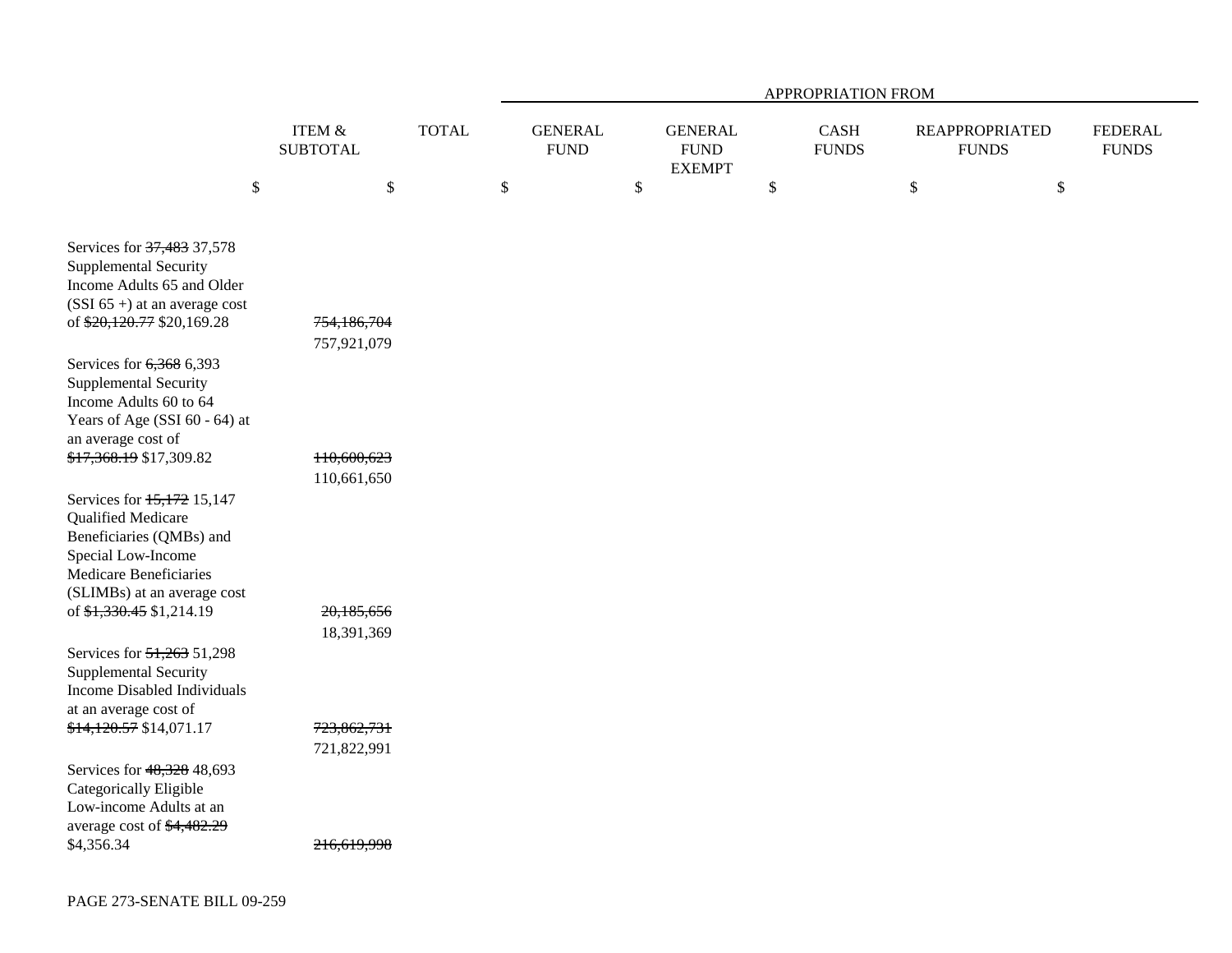|                                                                                                                             |                              |              | APPROPRIATION FROM |                               |              |                                                 |    |                      |              |                                       |                                |
|-----------------------------------------------------------------------------------------------------------------------------|------------------------------|--------------|--------------------|-------------------------------|--------------|-------------------------------------------------|----|----------------------|--------------|---------------------------------------|--------------------------------|
|                                                                                                                             | ITEM $\&$<br><b>SUBTOTAL</b> | <b>TOTAL</b> |                    | <b>GENERAL</b><br><b>FUND</b> |              | <b>GENERAL</b><br>${\rm FUND}$<br><b>EXEMPT</b> |    | CASH<br><b>FUNDS</b> |              | <b>REAPPROPRIATED</b><br><b>FUNDS</b> | <b>FEDERAL</b><br><b>FUNDS</b> |
| $\mathbb{S}$                                                                                                                | $\boldsymbol{\mathsf{S}}$    |              | $\$$               |                               | $\mathbb{S}$ |                                                 | \$ |                      | $\mathbb{S}$ | $\$$                                  |                                |
| Services for 6,922 6,986                                                                                                    | 212,123,353                  |              |                    |                               |              |                                                 |    |                      |              |                                       |                                |
| Baby Care Program Adults at<br>an average cost of \$8,801.03<br>\$8,734.65                                                  | 60,920,717                   |              |                    |                               |              |                                                 |    |                      |              |                                       |                                |
| Services for 301 Breast and<br><b>Cervical Cancer Treatment</b>                                                             | 61,020,261                   |              |                    |                               |              |                                                 |    |                      |              |                                       |                                |
| Clients at an average cost of<br>\$22,938.31 21,706.92                                                                      | 6,904,430<br>6,533,784       |              |                    |                               |              |                                                 |    |                      |              |                                       |                                |
| Services for 12,514 12,484<br><b>Expansion Health Care</b><br>Low-Income Adult Clients at<br>an average cost of $$1,780.03$ |                              |              |                    |                               |              |                                                 |    |                      |              |                                       |                                |
| \$1,729.39                                                                                                                  | 22,275,238<br>21,589,666     |              |                    |                               |              |                                                 |    |                      |              |                                       |                                |
| Services for 231,030 232,414<br>Eligible Children at an<br>average cost of \$1,802.05                                       |                              |              |                    |                               |              |                                                 |    |                      |              |                                       |                                |
| \$1,759.24                                                                                                                  | 416,328,602<br>408,871,888   |              |                    |                               |              |                                                 |    |                      |              |                                       |                                |
| Services for 18,003 18,010<br>Foster Children at an average                                                                 |                              |              |                    |                               |              |                                                 |    |                      |              |                                       |                                |
| cost of \$3,722.25 \$3,674.65                                                                                               | 67,011,705<br>66,180,432     |              |                    |                               |              |                                                 |    |                      |              |                                       |                                |
| Services for $4,030$ 4,000<br>Non-Citizens at an average<br>cost of \$15,193.07                                             |                              |              |                    |                               |              |                                                 |    |                      |              |                                       |                                |
| \$15,129.13                                                                                                                 | 61,228,080<br>60,516,501     |              |                    |                               |              |                                                 |    |                      |              |                                       |                                |
|                                                                                                                             |                              |              |                    |                               |              |                                                 |    |                      |              |                                       |                                |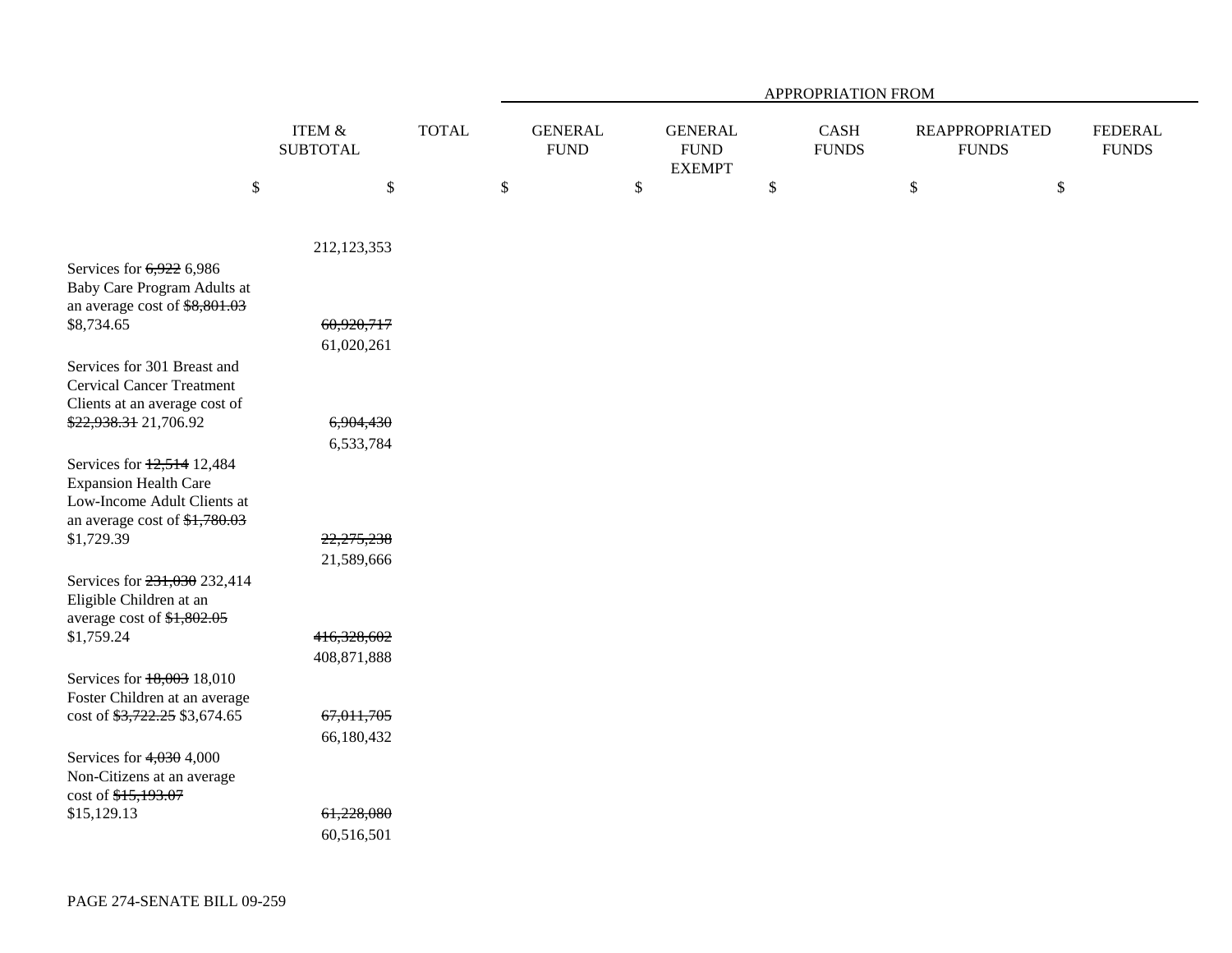|                                      |        |                           |               | <b>APPROPRIATION FROM</b> |                  |                                                |    |                             |        |                                       |                                |  |
|--------------------------------------|--------|---------------------------|---------------|---------------------------|------------------|------------------------------------------------|----|-----------------------------|--------|---------------------------------------|--------------------------------|--|
|                                      |        | ITEM &<br><b>SUBTOTAL</b> | <b>TOTAL</b>  | GENERAL<br><b>FUND</b>    |                  | <b>GENERAL</b><br><b>FUND</b><br><b>EXEMPT</b> |    | <b>CASH</b><br><b>FUNDS</b> |        | <b>REAPPROPRIATED</b><br><b>FUNDS</b> | <b>FEDERAL</b><br><b>FUNDS</b> |  |
|                                      | ⊄<br>Φ | D                         | $\mathcal{D}$ |                           | $\triangle$<br>Φ |                                                | ۰D |                             | Φ<br>Φ | Φ                                     |                                |  |
| Repayment of Federal<br>Disallowance |        | 3,176,846                 | 2,463,301,330 | 769,068,351(M)            |                  | 369,000,000                                    |    | 92,737,346 <sup>*</sup>     |        | $661,475$ <sup>b</sup>                | 1,231,834,158                  |  |
|                                      |        |                           | 2,448,809,820 | 1,091,817,449(M)          |                  | 39,251,792                                     |    | 90,838,997 <sup>a</sup>     |        | 631,068 <sup>b</sup>                  | 1,226,270,514                  |  |

<sup>a</sup> Of this amount,  $\frac{673,929,336}{160,8292,076}$  (H) shall be from the Health Care Expansion Fund created in Section 24-22-117 (2) (a) (I), C.R.S.;  $\frac{618,180,399}{160,8299}$  \$21,762,046 represents public funds certified as expenditures incurred by public hospitals and agencies that are eligible for federal financial participation under the Medicaid program; and \$627,611 \$784,875 (H) shall be from the COLORADO Autism Treatment Fund created in Section 25.5-6-805, C.R.S.

<sup>b</sup> This amount shall be transferred from the Department of Public Health and Environment pursuant to Section 24-22-117 (2) (d) (II) (D), C.R.S.

#### **(3) MEDICAID MENTAL HEALTH COMMUNITY PROGRAMS**

| (A) Mental Health                |             |                          |                          |                 |                        |
|----------------------------------|-------------|--------------------------|--------------------------|-----------------|------------------------|
| <b>Capitation Payments for</b>   |             |                          |                          |                 |                        |
| 412,302 414,157 Estimated        |             |                          |                          |                 |                        |
| <b>Medicaid Eligible Clients</b> | 214,959,961 | <del>98,923,278(M)</del> | 8,537,860 <sup>a</sup>   | $7,330^{\circ}$ | <del>107,491,493</del> |
|                                  | 214,036,961 | 100,297,694(M)           | $6,701,344$ <sup>a</sup> | $8.538^{b}$     | 107.029.385            |

<sup>a</sup> Of these amounts,  $\frac{68,480,437}{6,641,837}$  (H) shall be from the Health Care Expansion Fund created in Section 24-22-117 (2) (a) (I), C.R.S. and  $\frac{657,423}{657,423}$  \$59,507 (H) shall be from the COLORADO Autism Treatment Fund created in Section 25.5-6-805, C.R.S.

<sup>b</sup> This amount shall be transferred from the Department of Public Health and Environment for the Breast and Cervical Cancer Prevention and Treatment Program created pursuant to Section 24-22-117 (2) (d) (II) (D), C.R.S.

#### **(B) Other Medicaid Mental Health Payments**

| <u>Medicald Memal Health Fee</u> |                        |                       |         |
|----------------------------------|------------------------|-----------------------|---------|
| for Service Payments             | 1,437,155              | <del>718,578(M)</del> | 718,577 |
|                                  | 1,557,155              | 778,578(M)            | 778,577 |
|                                  | <del>216,397,116</del> |                       |         |
|                                  | 215,594,116            |                       |         |

#### **(4) INDIGENT CARE PROGRAM**

Medicaid Mental Health Fee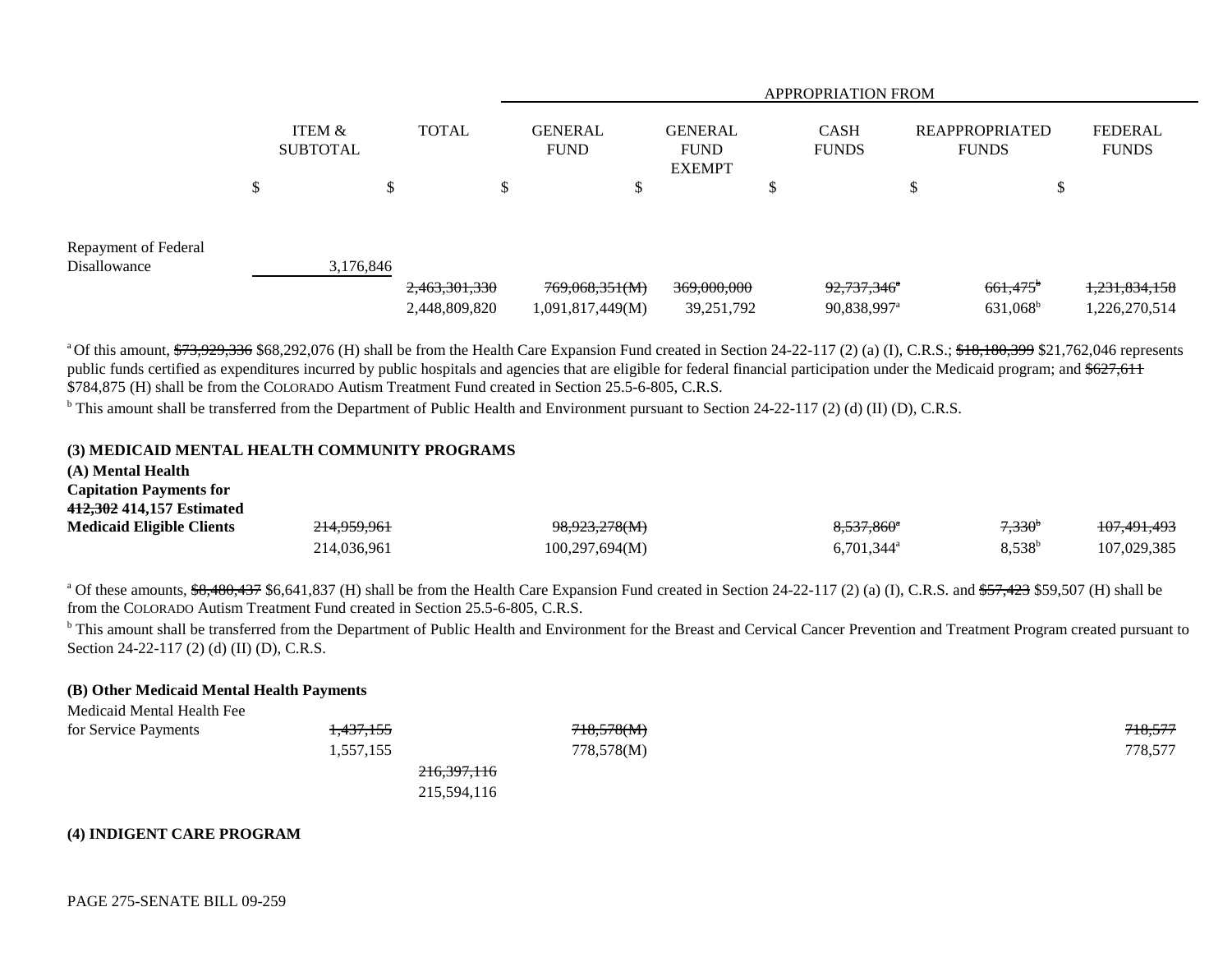|                                                             | <b>ITEM &amp;</b><br><b>SUBTOTAL</b> |              |                               |               |                                                |      | APPROPRIATION FROM          |                                       |                                |
|-------------------------------------------------------------|--------------------------------------|--------------|-------------------------------|---------------|------------------------------------------------|------|-----------------------------|---------------------------------------|--------------------------------|
|                                                             |                                      | <b>TOTAL</b> | <b>GENERAL</b><br><b>FUND</b> |               | <b>GENERAL</b><br><b>FUND</b><br><b>EXEMPT</b> |      | <b>CASH</b><br><b>FUNDS</b> | <b>REAPPROPRIATED</b><br><b>FUNDS</b> | <b>FEDERAL</b><br><b>FUNDS</b> |
| \$                                                          | \$                                   |              | \$                            | \$            |                                                | $\$$ |                             | \$<br>\$                              |                                |
|                                                             |                                      |              |                               |               |                                                |      |                             |                                       |                                |
| Safety Net Provider                                         |                                      |              |                               |               |                                                |      |                             |                                       |                                |
| Payments                                                    | 296,188,630                          |              |                               | 13,090,782(M) |                                                |      | $135,003,533$ <sup>*</sup>  |                                       | 148,094,315                    |
|                                                             | 304, 357, 286                        |              |                               |               |                                                |      | 139,087,861 <sup>a</sup>    |                                       | 152,178,643                    |
| Colorado Health Care                                        |                                      |              |                               |               |                                                |      |                             |                                       |                                |
| Services Fund                                               | 15,000,000                           |              |                               | 15,000,000    |                                                |      |                             |                                       |                                |
| The Children's Hospital,                                    |                                      |              |                               |               |                                                |      |                             |                                       |                                |
| Clinic Based Indigent Care                                  | 27,029,760                           |              |                               | 3,059,880(M)  |                                                |      |                             | $10,455,000^{\rm b}$                  | 13,514,880                     |
| <b>Health Care Services Fund</b>                            |                                      |              |                               |               |                                                |      |                             |                                       |                                |
| Programs                                                    | 9,090,000                            |              |                               |               |                                                |      |                             | $4,545,000^{\rm b}$                   | 4,545,000                      |
| Pediatric Speciality Hospital                               | 12,828,584                           |              |                               | 5,551,000(M)  |                                                |      | $368,292^c$                 | $495,000$ <sup>d</sup>                | 6,414,292                      |
| H.B. 05-1262 Appropriation                                  |                                      |              |                               |               |                                                |      |                             |                                       |                                |
| from General Fund to                                        |                                      |              |                               |               |                                                |      |                             |                                       |                                |
| Pediatric Speciality Hospital                               |                                      |              |                               |               |                                                |      |                             |                                       |                                |
| Fund                                                        | 495,000                              |              |                               |               | $495,000^{\circ}$                              |      |                             |                                       |                                |
| H.B. 05-1262 Appropriation                                  |                                      |              |                               |               |                                                |      |                             |                                       |                                |
| from Tobacco Tax Cash                                       |                                      |              |                               |               |                                                |      |                             |                                       |                                |
| Fund to the General Fund                                    | 495,000                              |              |                               |               |                                                |      | $495,000$ <sup>f</sup>      |                                       |                                |
| Primary Care Fund Program                                   | 31,294,657                           |              |                               |               |                                                |      | 31,294,657 <sup>g</sup>     |                                       |                                |
| Children's Basic Health Plan<br>Administration              |                                      |              |                               |               |                                                |      |                             |                                       |                                |
|                                                             | 6,351,590                            |              |                               |               |                                                |      | $2,785,441^{\circ}$         |                                       | 3,566,149                      |
| Children's Basic Health Plan<br>Premium Costs <sup>14</sup> | 125,467,443                          |              |                               |               |                                                |      | $44,120,656$ <sup>k</sup>   |                                       | 81, 346, 787                   |
|                                                             | 117,867,119                          |              |                               |               |                                                |      | $41,450,332^k$              |                                       | 76,416,787                     |
| Children's Basic Health Plan                                |                                      |              |                               |               |                                                |      |                             |                                       |                                |
| Dental Benefit Costs <sup>15</sup>                          | 10,404,713                           |              |                               |               |                                                |      | $3,641,650$ <sup>1</sup>    |                                       | 6,763,063                      |
|                                                             | 10,076,035                           |              |                               |               |                                                |      | 3,526,612                   |                                       | 6,549,423                      |
| Comprehensive Primary and                                   |                                      |              |                               |               |                                                |      |                             |                                       |                                |
| Preventive Care Grants                                      |                                      |              |                               |               |                                                |      |                             |                                       |                                |
| $\rm{Program}^{15a}$                                        | 3,082,680                            |              |                               |               |                                                |      | $3,082,680^{\rm m}$         |                                       |                                |
| Comprehensive Primary and                                   |                                      |              |                               |               |                                                |      |                             |                                       |                                |
| Preventative Care Rural and                                 |                                      |              |                               |               |                                                |      |                             |                                       |                                |
| Public Hospitals Payment                                    | 6,260,962                            |              |                               |               |                                                |      | $3,130,481^{\rm m}$         |                                       | 3,130,481                      |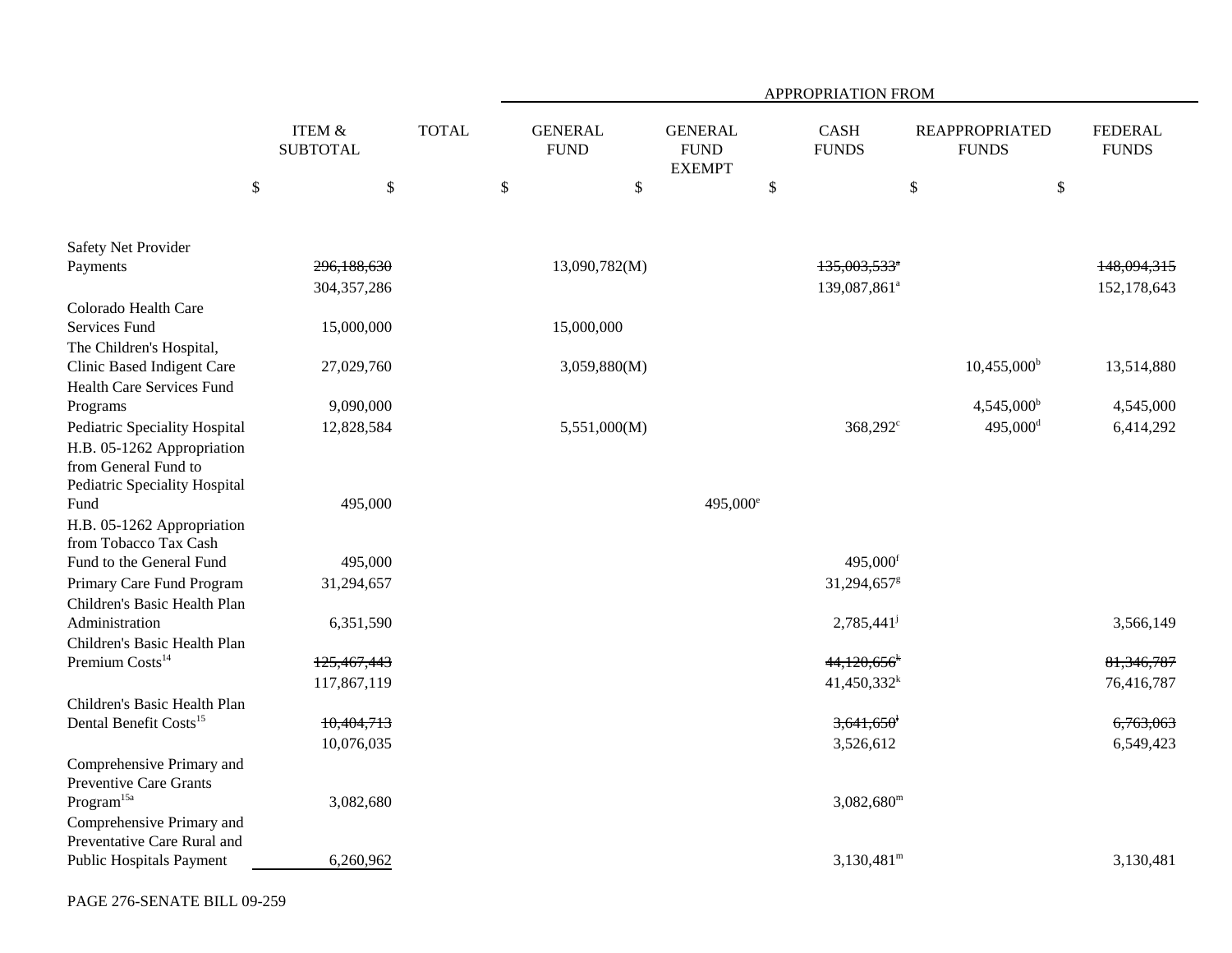|                           |              |                               |               | <b>APPROPRIATION FROM</b>   |                                       |                                |
|---------------------------|--------------|-------------------------------|---------------|-----------------------------|---------------------------------------|--------------------------------|
| ITEM &<br><b>SUBTOTAL</b> | <b>TOTAL</b> | <b>GENERAL</b><br><b>FUND</b> |               | <b>CASH</b><br><b>FUNDS</b> | <b>REAPPROPRIATED</b><br><b>FUNDS</b> | <b>FEDERAL</b><br><b>FUNDS</b> |
|                           |              | Jэ                            | <b>EXEMPT</b> | \$                          | S                                     |                                |
|                           |              |                               |               |                             |                                       |                                |

#### 543,989,019 544,228,673

<sup>a</sup> This amount represents public funds certified as representing expenditures incurred by hospitals that are eligible for federal financial participation under the Medicaid Major Teaching Hospital Program, Medicaid, and the Medicaid Disproportionate Share Payments to Hospitals Program.

 $b$  These amounts shall be from the Health Care Services Fund created in Section 25.5-3-112 (1) (a), C.R.S.

<sup>c</sup> This amount shall be from the Supplemental Tobacco Litigation Settlement Moneys Account in the Pediatric Specialty Hospital Fund created in Section 24-22-117 (2) (e) (II), C.R.S.

<sup>d</sup> This amount shall be from the Pediatric Specialty Hospital Fund created in Section 24-22-117 (2) (e), C.R.S.

<sup>e</sup> This amount is not subject to the limitation on state fiscal year spending imposed by Article X, Section 20 of the State Constitution. This amount is also not subject to the statutory limitation on General Fund appropriation growth or any other spending limitation existing in law pursuant to Article X, Section 21 (8) of the State Constitution.

<sup>f</sup> This amount shall be from the Tobacco Tax Cash Fund created in Section 24-22-117 (1) (a), C.R.S. This appropriation partially meets the requirement to appropriate a portion of the revenues collected from imposition of additional state cigarette and tobacco taxes to the General Fund pursuant to Section 21 of Article X of the State Constitution.

<sup>g</sup> This amount shall be from the Primary Care Fund created in Section 24-22-117 (2) (b) (I), C.R.S.

<sup>j</sup> Of this amount, \$2,245,441shall be from the Children's Basic Health Plan Trust Fund created in Section 25.5-8-105 (1), C.R.S., and \$540,000 shall be from the Health Care Expansion Fund created in Section 24-22-117 (2) (a) (I), C.R.S.

<sup>k</sup> Of this amount,  $\frac{18,993,282}{16,372,968}$  shall be from the Health Care Expansion Fund created in Section 24-22-117 (2) (a) (I), C.R.S.;  $\frac{623,114,664}{16,644}$  \$23,064,654 shall be from the Children's Basic Health Plan Trust Fund created in Section 25.5-8-105 (1), C.R.S.; \$1,841,459 shall be from the Children's Basic Health Plan Trust and Supplemental Tobacco Litigation Settlement Moneys Account created in Section 25.5-8-105 (1), C.R.S.; and \$171,251 shall be from the Colorado Immunization Fund created in Section 25-4-2301, C.R.S. <sup>1</sup>Of this amount,  $\frac{62,317,508}{2,478,974}$  shall be from the Children's Basic Health Plan Trust Fund created in Section 25.5-8-105 (1), C.R.S.;  $\frac{61,324,142}{2,4744}$  \$1,047,638 shall be from the Health Care Expansion Fund created in Section 24-22-117 (2) (a) (I), C.R.S.

m This amount shall be from the Comprehensive Primary and Preventive Care Fund created in Section 25.5-3-207 (1), C.R.S.

# **(5) OTHER MEDICAL SERVICES**

| Services for 5,389 Old Age   |            |                      |                     |
|------------------------------|------------|----------------------|---------------------|
| <b>Pension State Medical</b> |            |                      |                     |
| Program clients              | 15,311,715 | $12,836,715^{\circ}$ | $2,475,000^{\rm b}$ |
| Transfer of Tobacco Tax      |            |                      |                     |
| Cash Fund into the           |            |                      |                     |
| Supplemental Old Age         |            |                      |                     |
| Pension State Medical Fund   | 2,475,000  | $2,475,000^{\circ}$  |                     |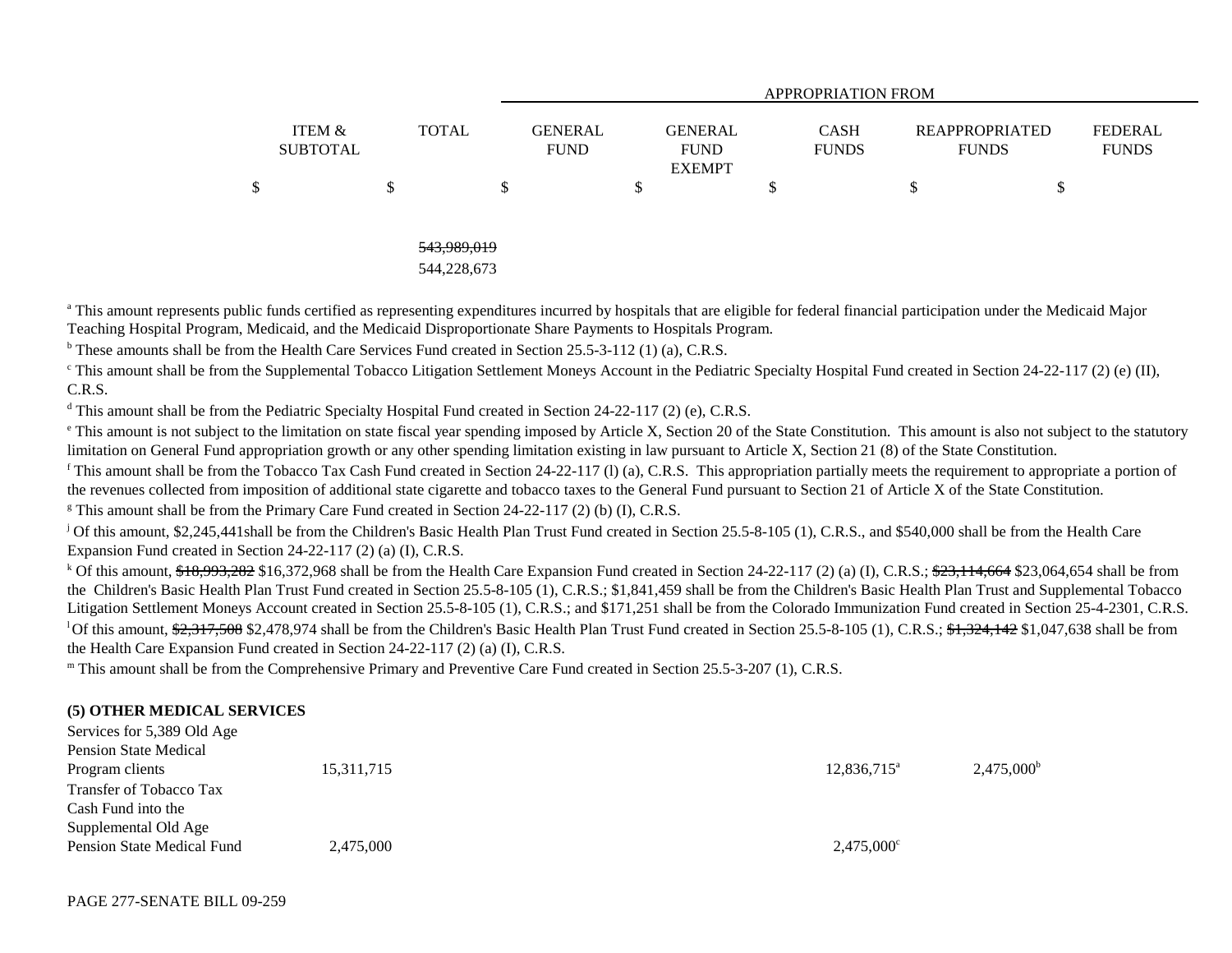|                                                          | APPROPRIATION FROM                   |              |    |                               |                                                |    |                           |                        |                       |            |
|----------------------------------------------------------|--------------------------------------|--------------|----|-------------------------------|------------------------------------------------|----|---------------------------|------------------------|-----------------------|------------|
|                                                          | <b>ITEM &amp;</b><br><b>SUBTOTAL</b> | <b>TOTAL</b> |    | <b>GENERAL</b><br><b>FUND</b> | <b>GENERAL</b><br><b>FUND</b><br><b>EXEMPT</b> |    | CASH<br><b>FUNDS</b>      | <b>FUNDS</b>           | <b>REAPPROPRIATED</b> |            |
| \$                                                       | \$                                   |              | \$ | \$                            |                                                | \$ |                           | \$                     | \$                    |            |
|                                                          |                                      |              |    |                               |                                                |    |                           |                        |                       |            |
| Commission on Family<br>Medicine Residency               |                                      |              |    |                               |                                                |    |                           |                        |                       |            |
| <b>Training Programs</b>                                 | 2,173,558                            |              |    | 1,086,779(M)                  |                                                |    |                           |                        |                       | 1,086,779  |
| <b>Enhanced Prenatal Care</b>                            |                                      |              |    |                               |                                                |    |                           |                        |                       |            |
| Training and Technical<br>Assistance                     | 117,411                              |              |    | 58,706(M)                     |                                                |    |                           |                        |                       | 58,705     |
| Nurse Home Visitor Program                               | 3,010,000                            |              |    |                               |                                                |    |                           | 1,505,000 <sup>d</sup> |                       | 1,505,000  |
| Medicare Modernization Act<br>of 2003 State Contribution |                                      |              |    |                               |                                                |    |                           |                        |                       |            |
| Payment                                                  | 75,283,391                           |              |    | 75,283,391                    |                                                |    |                           |                        |                       |            |
|                                                          | 74,208,834                           |              |    | 74,208,834                    |                                                |    |                           |                        |                       |            |
| Public School Health                                     |                                      |              |    |                               |                                                |    |                           |                        |                       |            |
| Services                                                 | 27,501,534                           |              |    |                               |                                                |    | $14,101,907$ <sup>e</sup> |                        |                       | 13,399,627 |
|                                                          | 20,242,120                           |              |    |                               |                                                |    | $10,472,200^e$            |                        |                       | 9,769,920  |
| Colorado Cares Rx Program                                |                                      |              |    |                               |                                                |    |                           |                        |                       |            |
| <b>Contract Costs</b>                                    | 2,278,378                            |              |    |                               |                                                |    | 2,278,378f                |                        |                       |            |
|                                                          |                                      | 128,150,987  |    |                               |                                                |    |                           |                        |                       |            |
|                                                          |                                      | 119,817,016  |    |                               |                                                |    |                           |                        |                       |            |

<sup>a</sup> Of this amount, \$9,998,483 shall be from the Old Age Pension Health and Medical Care Fund, pursuant to Section 7 (C) of Article 24 of the State Constitution, and \$2,838,232 shall be from the Supplemental Old Age Pension Health and Medical Care Fund created in Section 25.5-2-101 (2), C.R.S. Of the amount from the Supplemental Old Age Pension Health and Medical Care Fund, \$750,000 is the statutorily required transfer into the fund pursuant to the provisions of Section 39-26-123 (3), C.R.S., and \$2,088,232 is unexpended fund balance in the Supplemental Old Age Pension Health Medical Care Fund.

<sup>b</sup> This amount shall be a transfer of funds from the Tobacco Tax Cash Fund created in Section 24-22-117 (1) (a), C.R.S., into the Supplemental Old Age Pension Health and Medical Care Fund and shall be in addition to the amount appropriated from this fund as cash funds.

<sup>c</sup> This amount shall be from the Tobacco Tax Cash Fund created in Section 24-22-117 (1) (a), C.R.S. This appropriation meets the requirement to appropriate a portion of the revenues collected from the imposition of additional state cigarette and tobacco taxes to the Old Age Pension program for health related purposes pursuant to Section 21 of Article X of the State Constitution.

d This amount shall be transferred from the Department of Public Health and Environment.

e This amount represents funds certified as expenditures incurred by school districts that are eligible for federal financial participation under Medicaid.

f This amount shall be from the Colorado Cares RX Program Cash Fund created in Section 25.5-2.5-105 (1), C.R.S.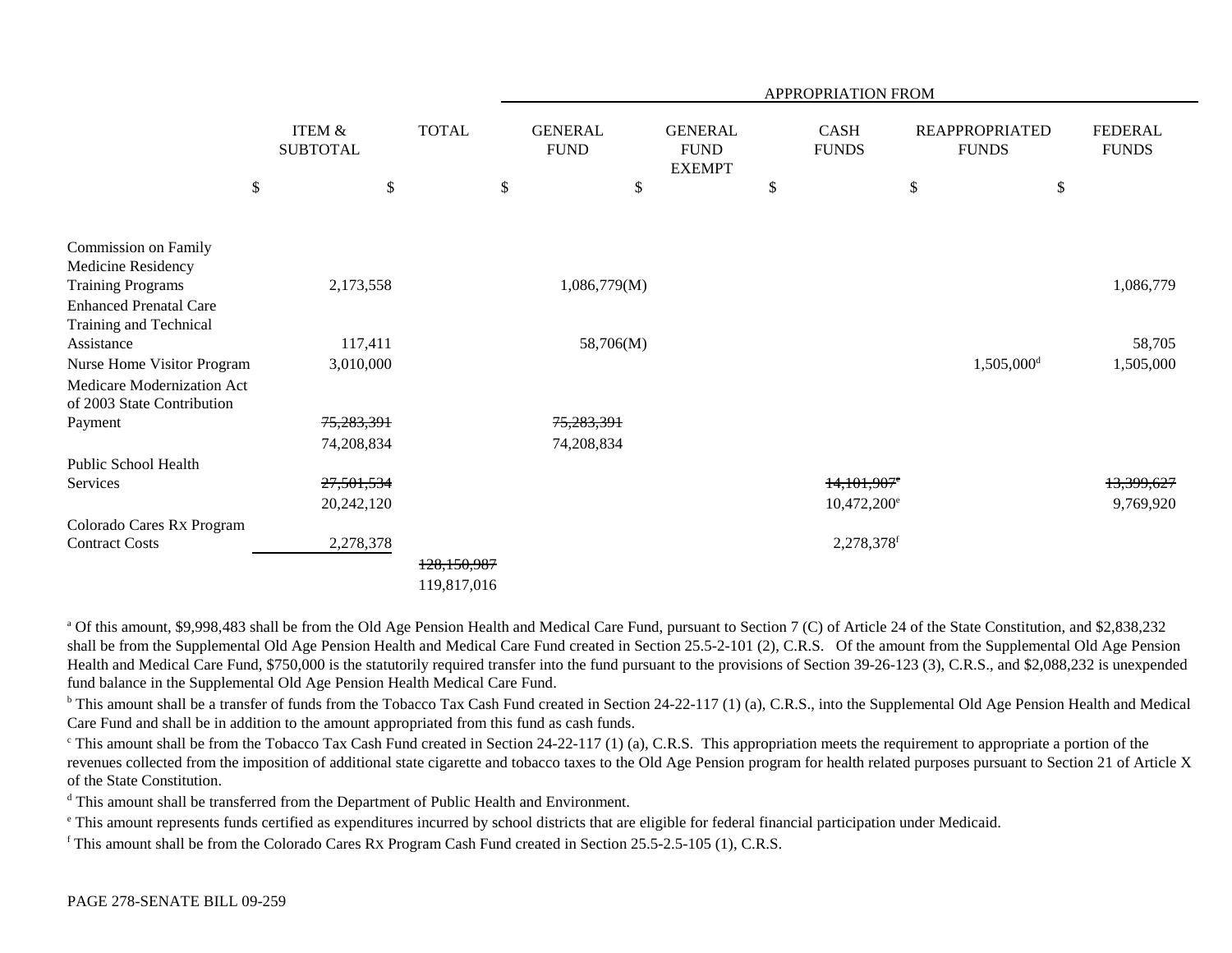|                                                                                                                   |                                      |              | APPROPRIATION FROM            |                                                |                             |    |                                       |                                |  |  |  |
|-------------------------------------------------------------------------------------------------------------------|--------------------------------------|--------------|-------------------------------|------------------------------------------------|-----------------------------|----|---------------------------------------|--------------------------------|--|--|--|
|                                                                                                                   | <b>ITEM &amp;</b><br><b>SUBTOTAL</b> | <b>TOTAL</b> | <b>GENERAL</b><br><b>FUND</b> | <b>GENERAL</b><br><b>FUND</b><br><b>EXEMPT</b> | <b>CASH</b><br><b>FUNDS</b> |    | <b>REAPPROPRIATED</b><br><b>FUNDS</b> | <b>FEDERAL</b><br><b>FUNDS</b> |  |  |  |
|                                                                                                                   | $\$$                                 | $\$$         | $\mathbb{S}$<br>\$            |                                                | $\mathbb{S}$                | \$ | $\$$                                  |                                |  |  |  |
| (6) DEPARTMENT OF HUMAN SERVICES MEDICAID-FUNDED PROGRAMS<br>(A) Executive Director's<br><b>Office - Medicaid</b> |                                      |              |                               |                                                |                             |    |                                       |                                |  |  |  |
| Funding <sup>16</sup> FUNDING <sup>16, 16a</sup>                                                                  | 14,351,038                           |              | 7,263,455(M)                  |                                                |                             |    | $388^a$                               | 7,087,195                      |  |  |  |
| (C) Office of Operations -<br><b>Medicaid Funding</b><br>$\mbox{FUNDING}^{\mbox{\scriptsize 16a}}$                | 6,054,395                            |              | 3,027,198(M)                  |                                                |                             |    |                                       | 3,027,197                      |  |  |  |
| (E) Mental Health and Alcohol and Drug Abuse Services - Medicaid Funding                                          |                                      |              |                               |                                                |                             |    |                                       |                                |  |  |  |
| Administration                                                                                                    | 325,197                              |              | 162,598(M)                    |                                                |                             |    |                                       | 162,599                        |  |  |  |
| <b>Residential Treatment for</b>                                                                                  |                                      |              |                               |                                                |                             |    |                                       |                                |  |  |  |
| Youth (H.B. 99-1116)                                                                                              | 119,225                              |              | 35,499(M)                     |                                                |                             |    |                                       | 83,726                         |  |  |  |
| <b>Mental Health Institutes</b>                                                                                   | 3,704,738                            |              | 1,852,369(M)                  |                                                |                             |    |                                       | 1,852,369                      |  |  |  |
|                                                                                                                   | 3,454,233                            |              | 1,727,117(M)                  |                                                |                             |    |                                       | 1,727,116                      |  |  |  |
| Alcohol and Drug Abuse                                                                                            |                                      |              |                               |                                                |                             |    |                                       |                                |  |  |  |
| Division, Administration                                                                                          | 54,088                               |              | 27,044(M)                     |                                                |                             |    |                                       | 27,044                         |  |  |  |
| Alcohol and Drug Abuse<br>Division, High Risk Pregnant                                                            |                                      |              |                               |                                                |                             |    |                                       |                                |  |  |  |
| Women Program                                                                                                     | 1,013,700                            |              | 506,850(M)                    |                                                |                             |    |                                       | 506,850                        |  |  |  |
|                                                                                                                   | 1,611,048                            |              | 805,524(M)                    |                                                |                             |    |                                       | 805,524                        |  |  |  |
|                                                                                                                   | 5,216,948                            |              |                               |                                                |                             |    |                                       |                                |  |  |  |
|                                                                                                                   | 5,563,791                            |              |                               |                                                |                             |    |                                       |                                |  |  |  |

| Community Services for       |           |              |          |
|------------------------------|-----------|--------------|----------|
| People with Developmental    |           |              |          |
| Disabilities, Administration | 2,624,779 | (312,389(M.) | .312,390 |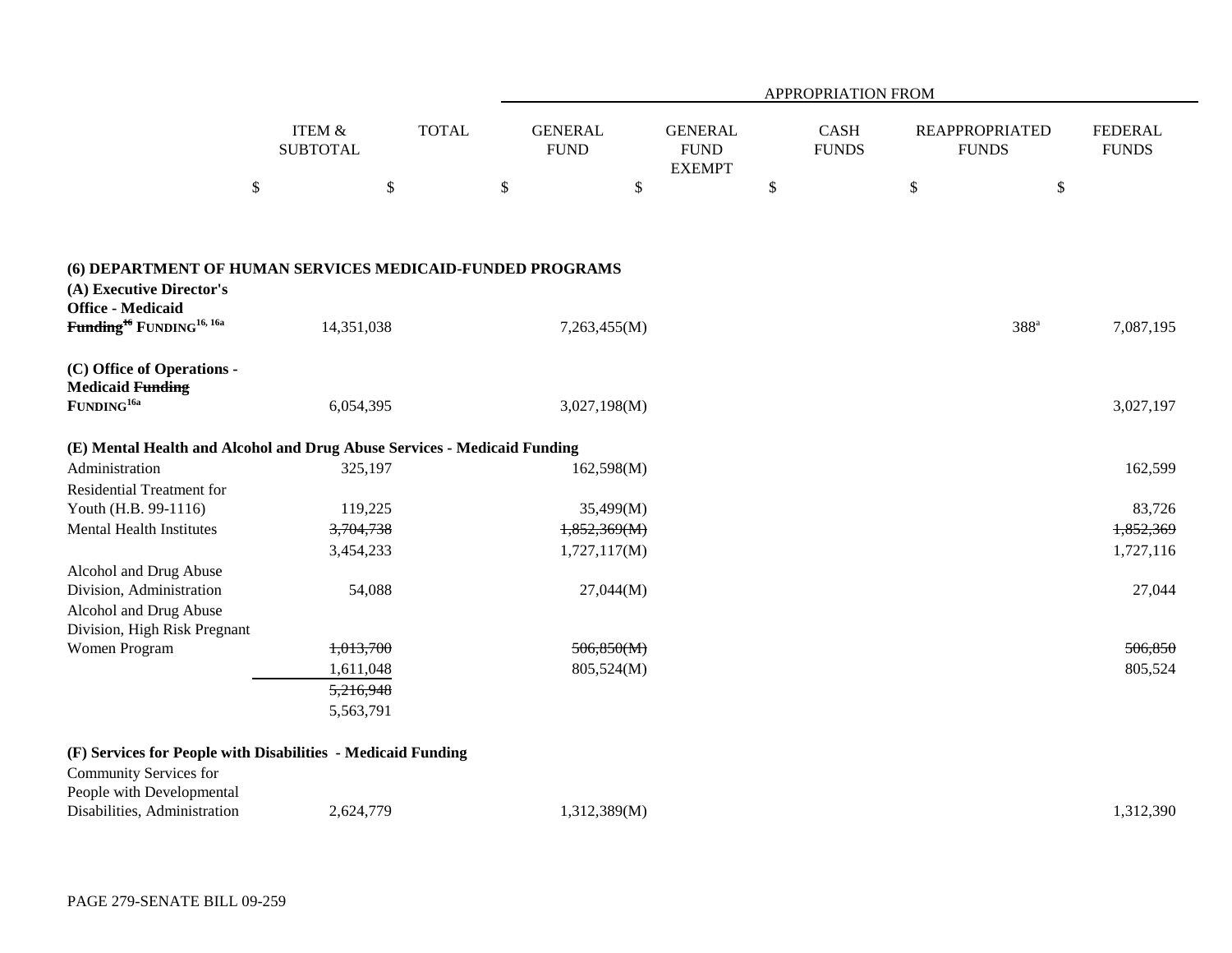|                                                                                                                                                            |                           |                                       |              |                                |                                                | APPROPRIATION FROM          |                                       |                                       |
|------------------------------------------------------------------------------------------------------------------------------------------------------------|---------------------------|---------------------------------------|--------------|--------------------------------|------------------------------------------------|-----------------------------|---------------------------------------|---------------------------------------|
|                                                                                                                                                            |                           | <b>ITEM &amp;</b><br><b>SUBTOTAL</b>  | <b>TOTAL</b> | <b>GENERAL</b><br><b>FUND</b>  | <b>GENERAL</b><br><b>FUND</b><br><b>EXEMPT</b> | <b>CASH</b><br><b>FUNDS</b> | <b>REAPPROPRIATED</b><br><b>FUNDS</b> | <b>FEDERAL</b><br><b>FUNDS</b>        |
|                                                                                                                                                            | $\boldsymbol{\mathsf{S}}$ | $\boldsymbol{\mathsf{S}}$             |              | \$<br>\$                       |                                                | \$                          | \$                                    | \$                                    |
| Community Services for<br>People with Developmental<br>Disabilities, Program Costs<br>Community Services for<br>People with Developmental<br>Disabilities, |                           | 288,877,499                           |              | 143,826,022(M)                 |                                                | 579,886 <sup>a</sup>        |                                       | 144,471,591                           |
| Federally-matched Local<br>Program Costs<br>Regional Centers CENTERS <sup>16a</sup>                                                                        |                           | 2,000,000<br>46,137,930<br>48,343,626 |              | 22,089,464(M)<br>23,192,312(M) |                                                | $1,000,000^{\rm b}$         | 979,501 <sup>c</sup>                  | 1,000,000<br>23,068,965<br>24,171,813 |
| <b>Regional Center</b><br>Depreciation and Annual<br>Adjustments<br>ADJUSTMENTS <sup>16a</sup>                                                             |                           | 1,142,912<br>340,783,120              |              | 571,456(M)                     |                                                |                             |                                       | 571,456                               |
|                                                                                                                                                            |                           | 342,988,816                           |              |                                |                                                |                             |                                       |                                       |

<sup>a</sup> This amount shall be from the Health Care Expansion Fund, created in Section 24-22-117 (2) (a) (I), C.R.S.

<sup>b</sup> This amount represents funds certified as expenditures incurred by local governments that are eligible for federal financial participation under Medicaid.

c This amount shall be from service fees from regional centers for the developmentally disabled.

| (H) Division of Youth<br><b>Corrections - Medicaid</b> |           |                         |                      |
|--------------------------------------------------------|-----------|-------------------------|----------------------|
| <b>Funding</b>                                         | 2,885,273 | <del>1,442,637(M)</del> | <del>1,442,636</del> |
|                                                        | 1,637,673 | 818,837(M)              | 818,836              |

400,400,635 401,705,574

### **TOTALS PART V**